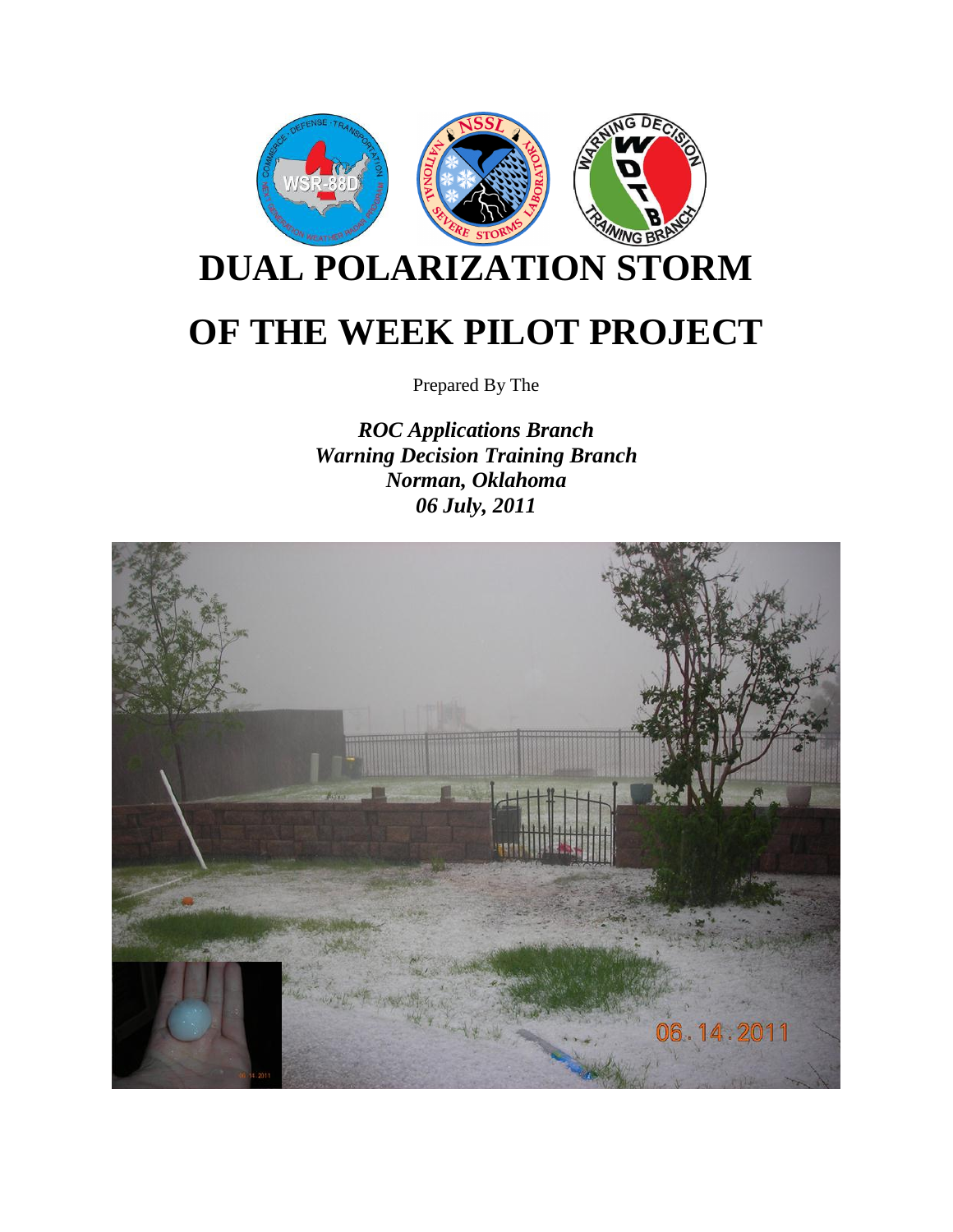## **EXECUTIVE SUMMARY:**

The Warning Decision Training Branch (WDTB), Radar Operations Center (ROC) and National Severe Storms Laboratory (NSSL) collaborated to produce a "Pilot" version of a weekly Dual Polarization (DP) training program called "Storm of the Week" (SOTW). The program lasted 5 weeks ending on 10 May 2011. The purpose of the project was to build forecaster expertise by:

- 1) Introducing DP radar products to field forecasters
- 2) Illustrating DP warning and forecasting applications
- 3) Resolving any questions forecasters may have about DP.

The resulting SOTW weekly meetings were short and scheduled in order to get maximum attendance. Team members producing the SOTW meetings used Go To Meeting Webinar and a WDTB teleconference service to host the sessions. Additionally, to provide easy access to forecasters, the sessions were recorded, both video and audio, and place on the WDTB site for easy access.

At the end of the project, the ROC Applications Branch solicited forecaster feedback concerning the relevance and effectiveness of the SOTW training as well as the potential benefits of DP to the field forecaster.

- 1) *All of the survey respondents unanimously agreed that the SOTW program improved their knowledge of DP products and applications and increased their confidence in using DP data in operations.*
- 2) *Almost all (18 out of 19) forecasters agree or strongly agree that DP products will positively impact their warning and forecasting operations.*

The results clearly show that forecasters see the potential benefits of incorporating DP data into their operations and that their confidence in using the new data was increased by the SOTW program. The results also illustrate how a National SOTW training initiative could have a major impact in quickly and efficiently transitioning DP data into the warning and forecasting operations. However, *funding will need to be procured for WDTB to continue the SOTW program in FY12.*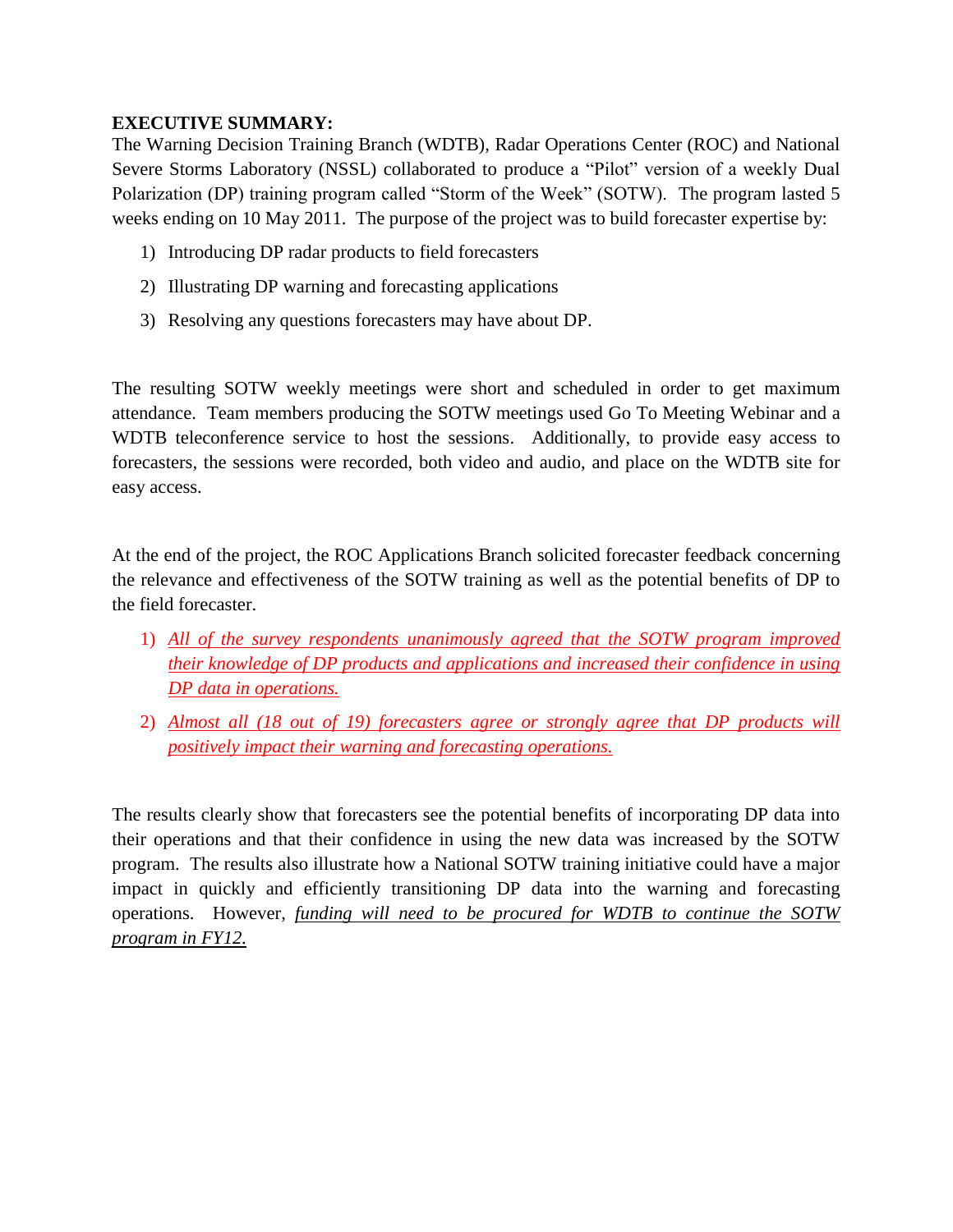### **Introduction**

Forecaster feedback from the 17-19<sup>th</sup> August 2010 Operational Assessment of pre-deployment Dual Polarization (DP) radar data indicated the need for training that supports continuous learning. Specifically, forecasters were looking for supplemental training that would illustrate DP benefits using recently collected DP data. To meet this need, the Warning Decision Training Branch (WDTB) planned to provide, dependent upon funding, a weekly training program to share key DP forecasting applications with National Weather Service (NWS) forecasters from all Weather Forecast Offices (WFOs) nationwide.

In February 2011, the Vance AFB, OK Weather Surveillance Radar – 1988 Doppler (WSR-88D, KVNX) was upgraded to DP capabilities as part of an extended field test to support ROC operations testing. Shortly after the DP upgrade, data from KVNX proved to be very stable and relevant to operational use. With the existence of two DP WSR-88D"s, the opportunity existed to solicit forecaster feedback on how the nearby WFOs used DP data in their operations. WDTB, Radar Operations Center (ROC) and National Severe Storms Laboratory (NSSL) collaborated to provide a "Pilot" version of the weekly training program called "Storm of the Week" (SOTW).

In planning this program, SOTW team members placed an emphasis on examining radar data from recent weather events to demonstrate how DP data can provide forecasters insight during warning and forecasting operations. The purpose of the project was to build forecaster expertise by:

- 1) Introducing DP radar products to field forecasters
- 2) Illustrating DP warning and forecasting
- 3) Resolving any questions forecasters may have about DP.

The resulting SOTW weekly meetings were short (30-40 minutes) and occurred at a time of day when the forecaster workload was lightest in order to get maximum attendance, e.g. just after the publishing of the morning zone forecasts. The SOTW meetings were held via Go To Meeting Webinar with audio provided by a WDTB teleconference service. Additionally, to provide easy access to forecasters, the sessions were recorded, both video and audio, and place on the WDTB training website for easy access.

SOTW sessions were hosted alternately by DP experts from WDTB, ROC and NSSL. "Hosting" consisted of a single team member selecting and examining a DP radar data case for DP teaching points to share with forecasters. The host would then conduct a SOTW "dry run" in front of the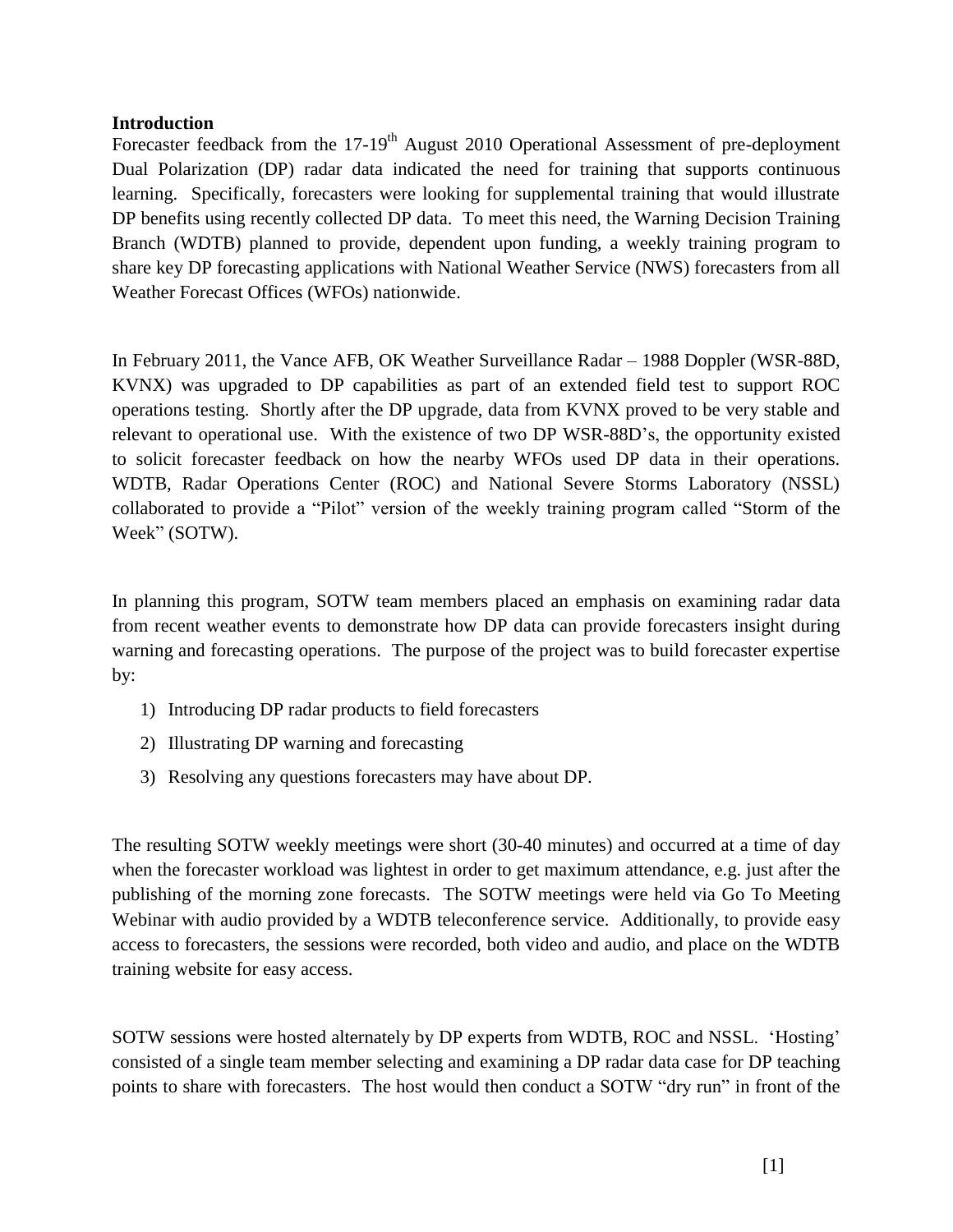rest of the SOTW team. This process ensured that each presentation would be clearly communicated prior to a session and that DP teaching examples were consistent with previous SOTW examples. For the actual webinar, each SOTW "host" displayed DP data via a combination of Weather Event Simulator (WES) software, installed on a laptop, and power-point slides. Finally, the webinar, including audio, was recorded by WDTB staff members and later placed on the WDTB web site (URL: [http://www.wdtb.noaa.gov/courses/dualpol/,](http://www.wdtb.noaa.gov/courses/dualpol/) SOTW section near bottom of webpage). The SOTW pilot project lasted for 5 weeks beginning 12 April and ending on 10 May 2011.

At the end of the project, the ROC Applications Branch solicited forecaster feedback via an online survey. SOTW survey questions focused on soliciting feedback concerning:

- 1) How relevant or effective was the training provided by SOTW in familiarizing forecasters with DP data?
- 2) From what they learned about DP from SOTW, did forecasters agree or disagree that DP data could positively impact their forecasting and warning operations?

## **Forecaster Survey Results**

At the start of the SOTW project, only the WFO sites using the Vance AFB, OK were invited. However, as the project matured the attendance increased. By the end of the fifth week, representatives from a number of WFO field offices, DoD and NWS Regional and National Headquarters were participating (see Table 1). This included the five DP Beta Test Sites in the DP Radar Upgrade Program.

| <b>WFO Field Units</b>    | Norman, OK; Tulsa, OK; Amarillo, TX;                   |
|---------------------------|--------------------------------------------------------|
|                           | Topeka, KS; Dodge City, KS; Wichita, KS; Goodland, KS  |
|                           | Phoenix, AZ; Newport/Morehead City, NC; Pittsburgh, PA |
| DoD Field Units           | <b>Vance AFB, OK</b>                                   |
| Regional HQ Organizations | Central Region WSR-88D Focal Point                     |
|                           | Southern Region WSR-88D Focal Point                    |
| National HQ Organizations | Office of Science and Technology                       |
|                           | Office of Hydrological Development                     |
|                           | Radar Operations Center Testing and Hotline Support    |

*Table 1: List of participants during the SOTW five week pilot project with red denoting a DP Beta Test Site.*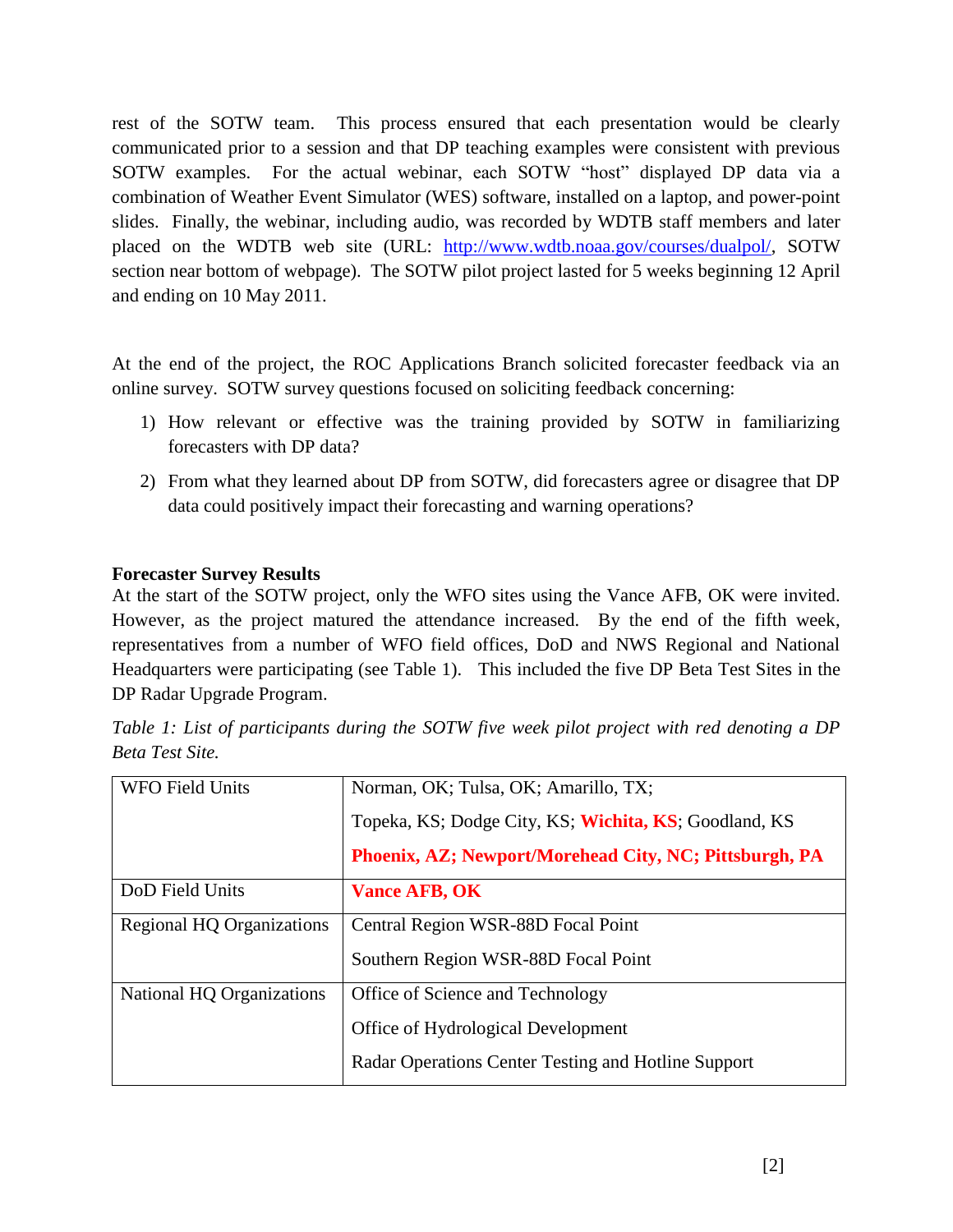At the end of the SOTW pilot project, the SOTW team sent participants, via email, a link to an on-line survey. The complete list of the survey questions can be found in Appendix A. A total of 19 participants responded to the survey with the majority of SOTW survey respondents (14) being field forecaster personnel (MICs, SOOs and Forecasters) from the NWS. A handful of representatives from the NWS Regional or National Headquarters and one from the Department of Defense also responded (see Figure 1).



*Figure 1: Distribution of the respondents to the SOTW survey. The "Other" category included Regional and National Headquarters personnel.* 

All of the survey respondents unanimously agreed that the SOTW program improved their knowledge of DP products and applications, e.g. SOTW helped to build DP expertise. Forecasters were asked to what degree, based on a scale of 1 (minimum) to 10 (maximum), was their knowledge of the DP products and forecasting applications improved by attending the SOTW sessions. Figure 2 shows that the majority of participants, 74%, believed SOTW provided a moderate or higher (ratings of 5 or more) improvement to their DP knowledge. Some key comments:

*"I haven't had any practical experience with the dual pol products. So being able to see them and what they can show is helpful."*

*"I feel the webinars have been very good for convincing ops staff skeptical on Dual-Pol use in operations."*

*"Having someone with expertise identify features discussed in training helps with real life application of dual polarization data."*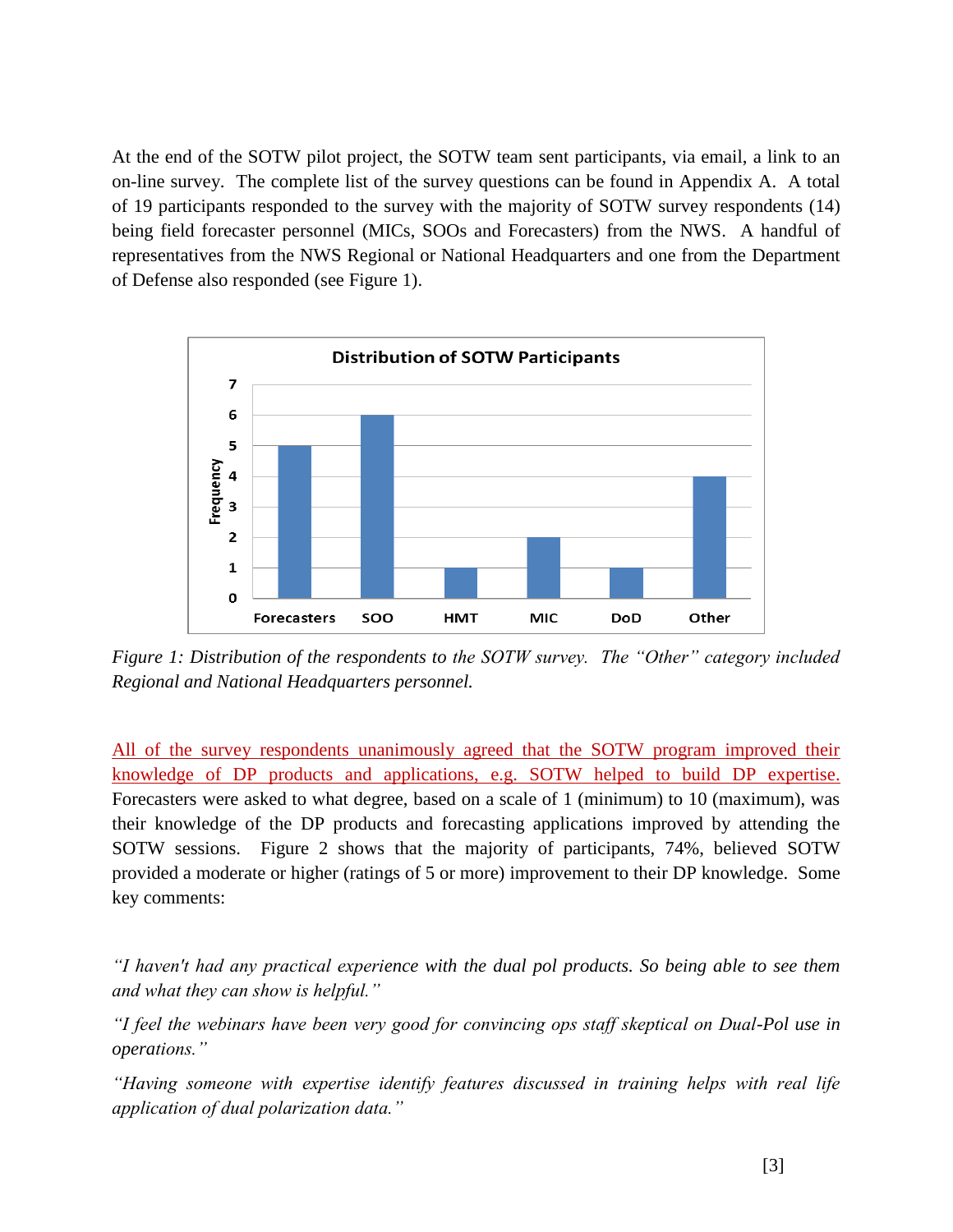

*Figure 2: Distribution of forecaster responses on the degree of improvement SOTW provided to their DP knowledge. A rating with a value of "5" or above was considered to represent at least a moderate improvement in DP knowledge.* 

Forecasters were also asked, based on what they learned from SOTW, whether they agree or disagree that DP products could positively impact their forecasting and warning operations. *Figure 3 shows that most (over 94%) forecasters agree or strongly agree that DP products will positively impact their operations. This is critical as it illustrates that forecasters clearly see the potential benefits of incorporating DP data into their operations.* The majority of forecasters (84%) stated that as a result of attending SOTW sessions they had increased confidence in using DP products in their future forecasting operations. Of those who stated this, the majority (12 out of 16) believed the information provided about DP during SOTW would moderately or greatly (rating of 5 or more) improve their confidence in forecasting operations (figure 4). Similar results were obtained when forecasters were asked if DP knowledge from SOTW would improve their confidence in warning operations (18 out of 19 said "yes") and the degree of improvement to their confidence was rated as moderate or higher (89%).

Some key comments that forecasters shared concerning the amount of improvement DP could provide were the following:

*"The products have only been available to me (KVNX) for a short time. With any emerging technology there is a period of evaluation when routines are modified and new practices readily accepted. I can"t say for certain that the Storm of the Week has answered all of my questions, but it has pushed me along quicker."*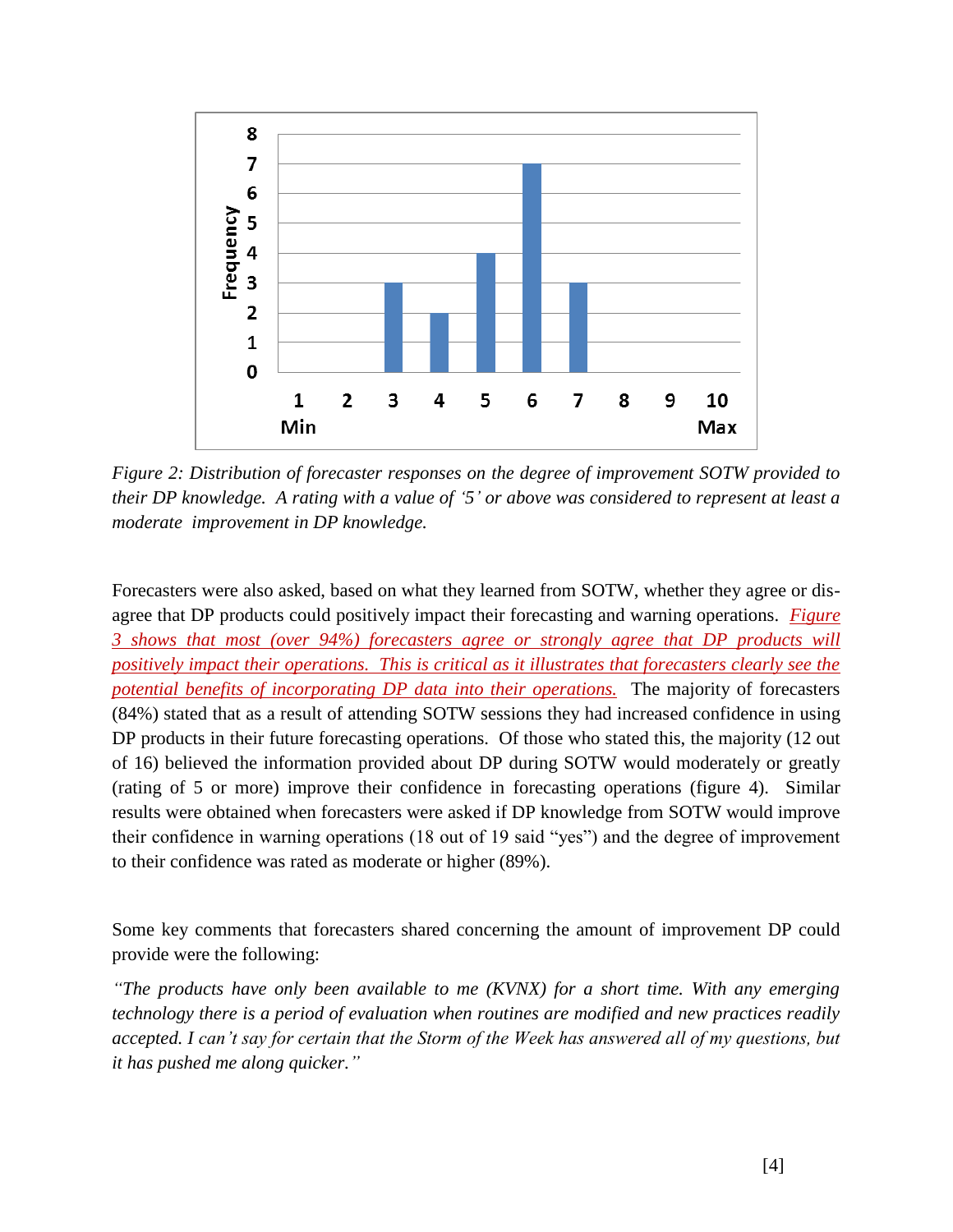

*Figure 3: Distribution of survey participants responses on whether they agree or disagree that DP products could positively impact their forecasting and warning operations.* 

*"In our CWA, flash flooding rather than river flooding is a big problem. These products, I feel, can help us get better lead times on flash flood warnings."*

*"Again, I already have had quite a bit of training on the products and already feel there is usefulness in the products. However, I do think the Storm of the week has been an excellent way for other members of my office to gain confidence in the products etc. I think the Storm of the Week is a great tool for the research and development side of the field to speak directly to the forecast operations folks."*

*"SOTW hasn't added too much to my warning decision making skills...but I will definitely use dual pol variables to help me determine potential for very heavy rain, large hail, and identification of very strong updraft development (ZDR columns)."*

*"Association between ZDR columns and severe hail, as well as detection of TBSS features by ZDR and CC, are immediately applicable to severe weather ops. I would be interested to see how dual pol QPE products compare to legacy bias corrected products, thinking about flash flooding."*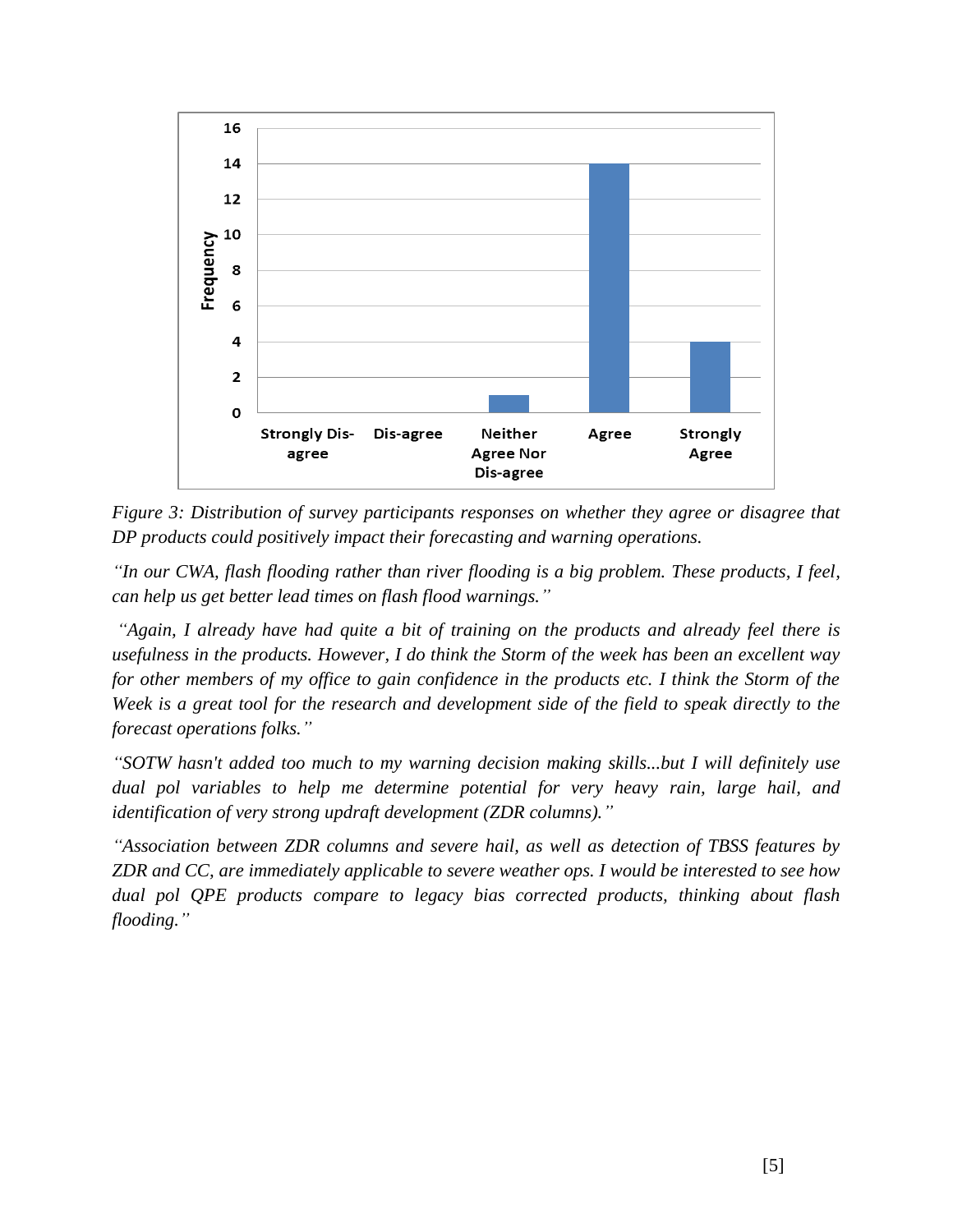

*Figure 4: Survey distribution on the degree of improvement SOTW sessions had on forecaster confidence in using DP products during forecasting operations.* 

At this point, we focused our survey questions on the participant feedback concerning the format of SOTW. Figure 5 shows that the reasons people attended were varied, while figure 6 indicates that most participants (74%) believed the level of detail was about right. Participants unanimously believed that enough time was allowed for questions and discussion and 95% of participants would like future SOTW sessions be held at the same time each week. However, we polled participants on whether they used the archived video and audio made available on-line by WDTB. The survey comments and results (see figure 7) indicated that some personnel had difficulty downloading or viewing the videos, or either viewed the videos rarely or not at all. This indicates the methodology used to distribute the archived SOTWs on-line needs to be reviewed and perhaps better advertisement is needed.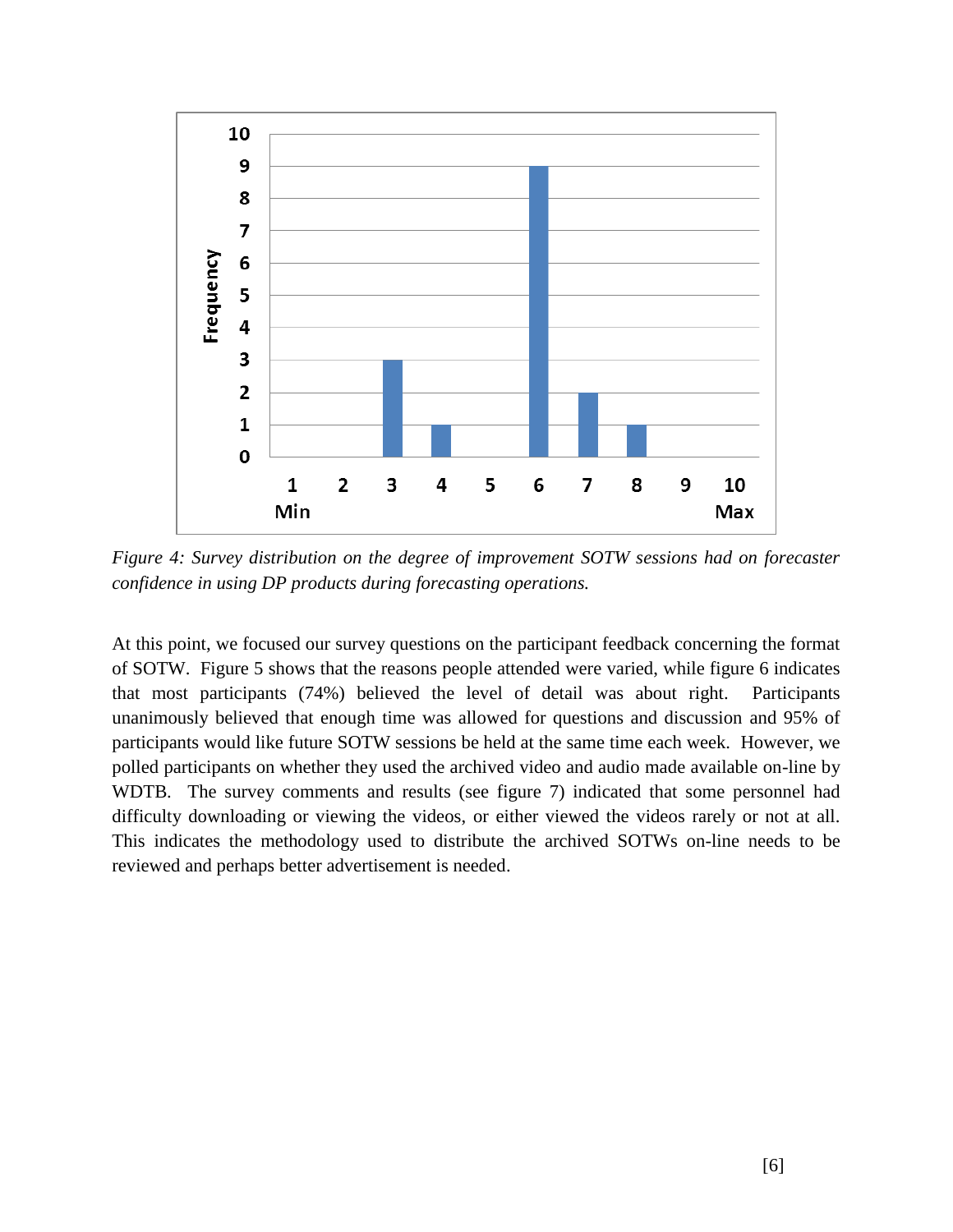

*Figure 5: Forecaster feedback on why they participated in SOTW sessions.* 



*Figure 6: Survey distribution from participants concerning the level of detail SOTW sessions provided.* 

The following are some comments regarding the type of weather events participants would like to see at SOTW:

*"More winter weather and tropical heavy rain"*

*"It'll take a few more months, but I'd like to see a Heavy Snow or Freezing Rain/sleet event."*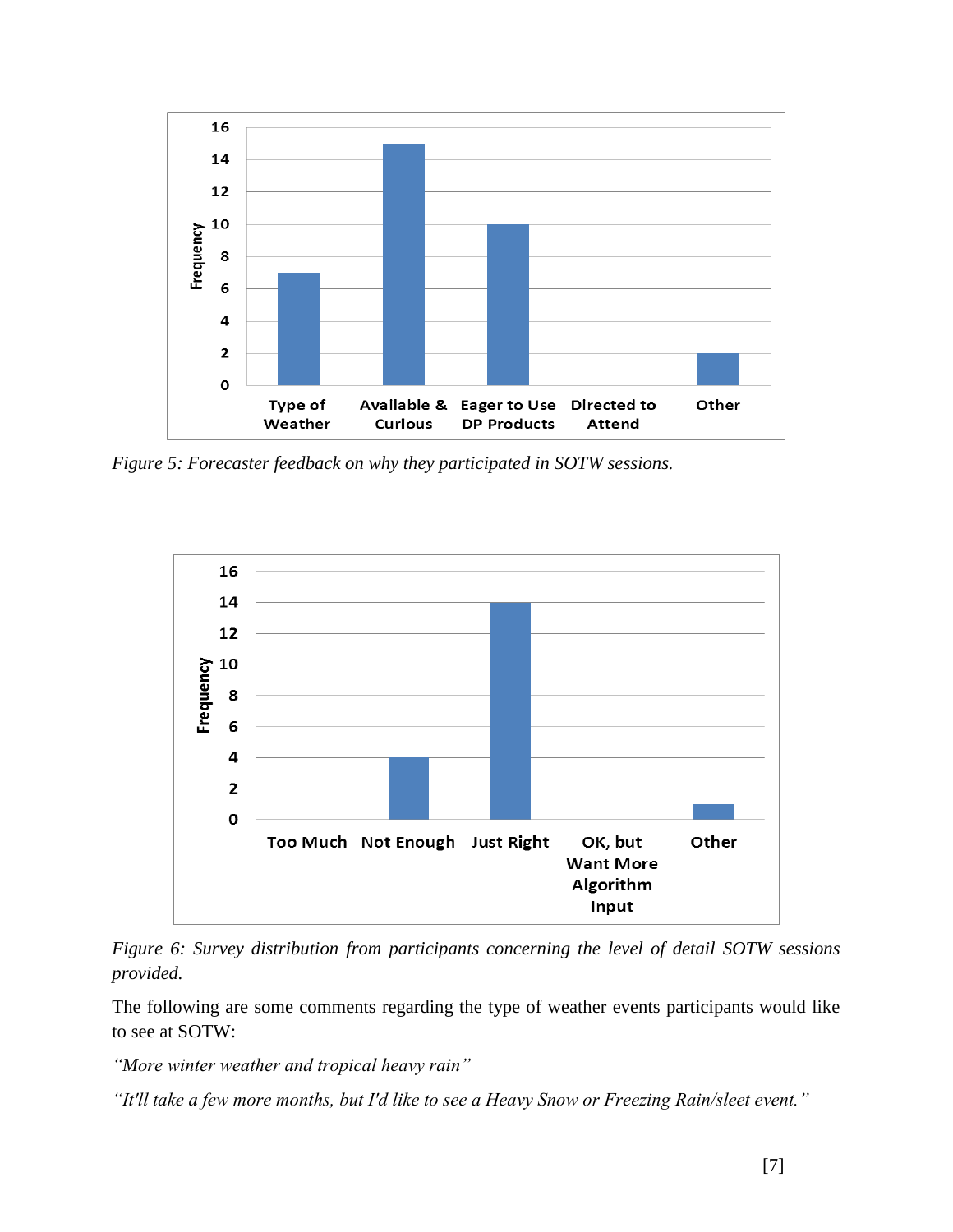*"Precipitation estimates...legacy vs dual pol. Microbursts...relationship, if any, to ZDR column existence and c-g lightning strike frequency. Chaff identification. Clutter identification."*

*"Hydrometeor type interpretation. Usage of DP products for hail interpretation. More QPE type stuff, emphasizing limitations."*

Finally, we asked participants if they had any additional comments they would like to make about the SOTW program and the following we believed were the key comments:

*"Great concept, thank you for inviting me to join."*

*"SOTW is an excellent training idea! As more 88Ds become dual pol radars, more offices should be able to share what they've seen with others."*

*"I really think someone viewing it needs at least the first 4 modules of section 4 of the DP training. I had done this, but some others viewing had not, and likely didn't get much out of the training because of it. Perhaps state that as an expected prerequisite for viewing these DP storm of the week sessions."*

*"I really like the fact that the ROC is in the NWSChat! It is very easy to just chat with the various members about any questions that may arise. I've even utilized it to discuss more about a Storm of the week with the presenter of the week. It was very useful. I also think that having the status of the VNX radar in the chat room is very useful! Overall, having the ROCchat in NWSChat is an amazing tool and should be continued!!!!"*



*Figure 7: Survey distribution on the how much participants took advantage of the video and audio archived SOTW sessions placed on the WDTB training website.*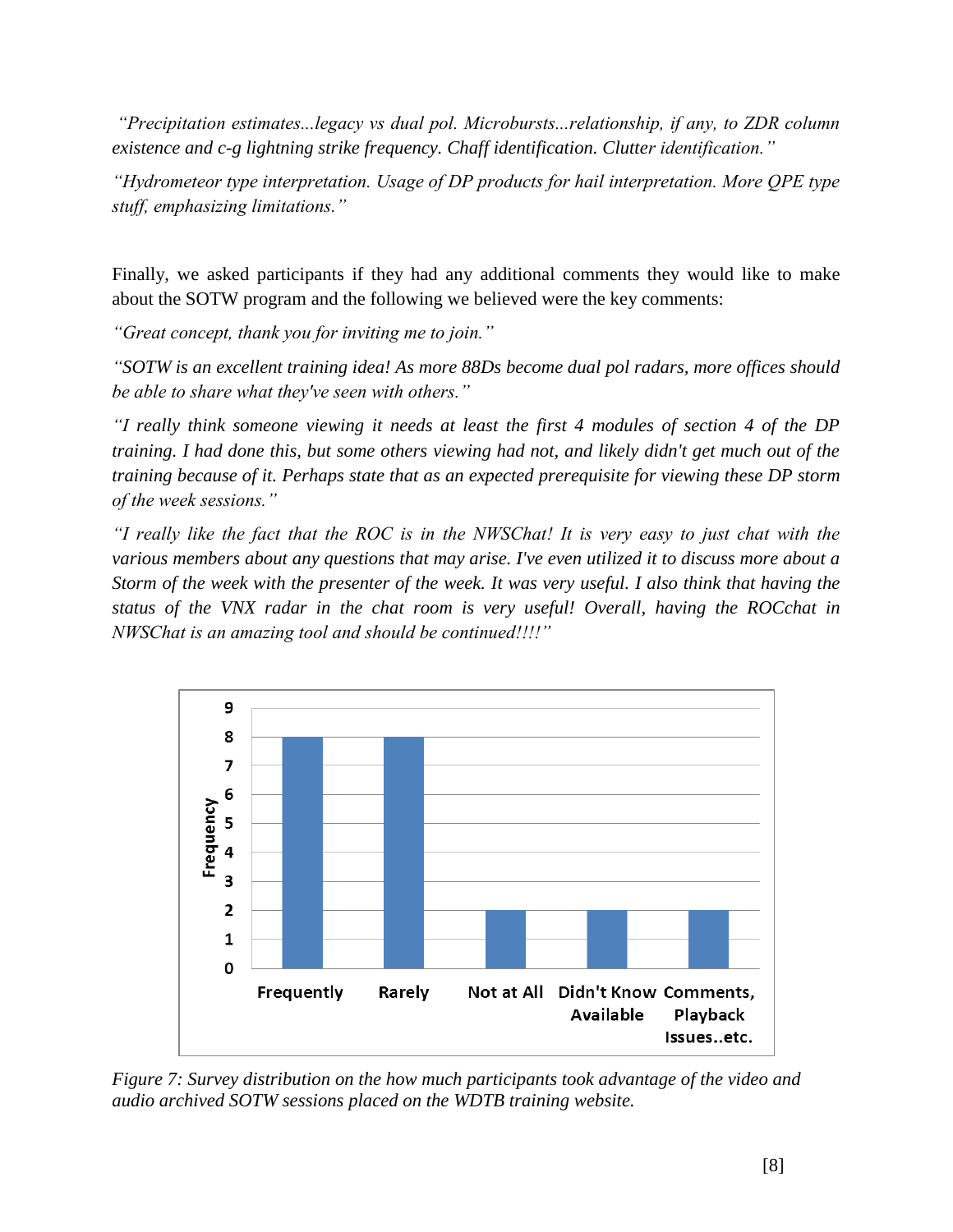## **SOTW Conclusions:**

Based on the SOTW feedback, *SOTW survey respondents unanimously agreed that the SOTW program improved both their knowledge of DP products and applications and their confidence in using DP data in operations. Additionally, almost all of the survey respondents either agree or strongly agree that DP products will positively impact their operations. These findings illustrate that forecasters not only see that DP benefits will be very relevant for their operations but that the SOTW program increased their confidence in using the new data.* 

Figure 8 below shows a schematic of the key benefits, as noted by previous researchers and DP experts, DP can provide to the field forecaster. Forecaster comments, from the August 2010 DP operational assessment and the 12 April – 10 May 2011 SOTW Pilot Project, supporting these benefits are included. The feedback from the Operational Assessment and the SOTW Pilot Project clearly shows a growing body of evidence that many forecasters are eagerly looking forward to using DP data and taking advantage of its benefits.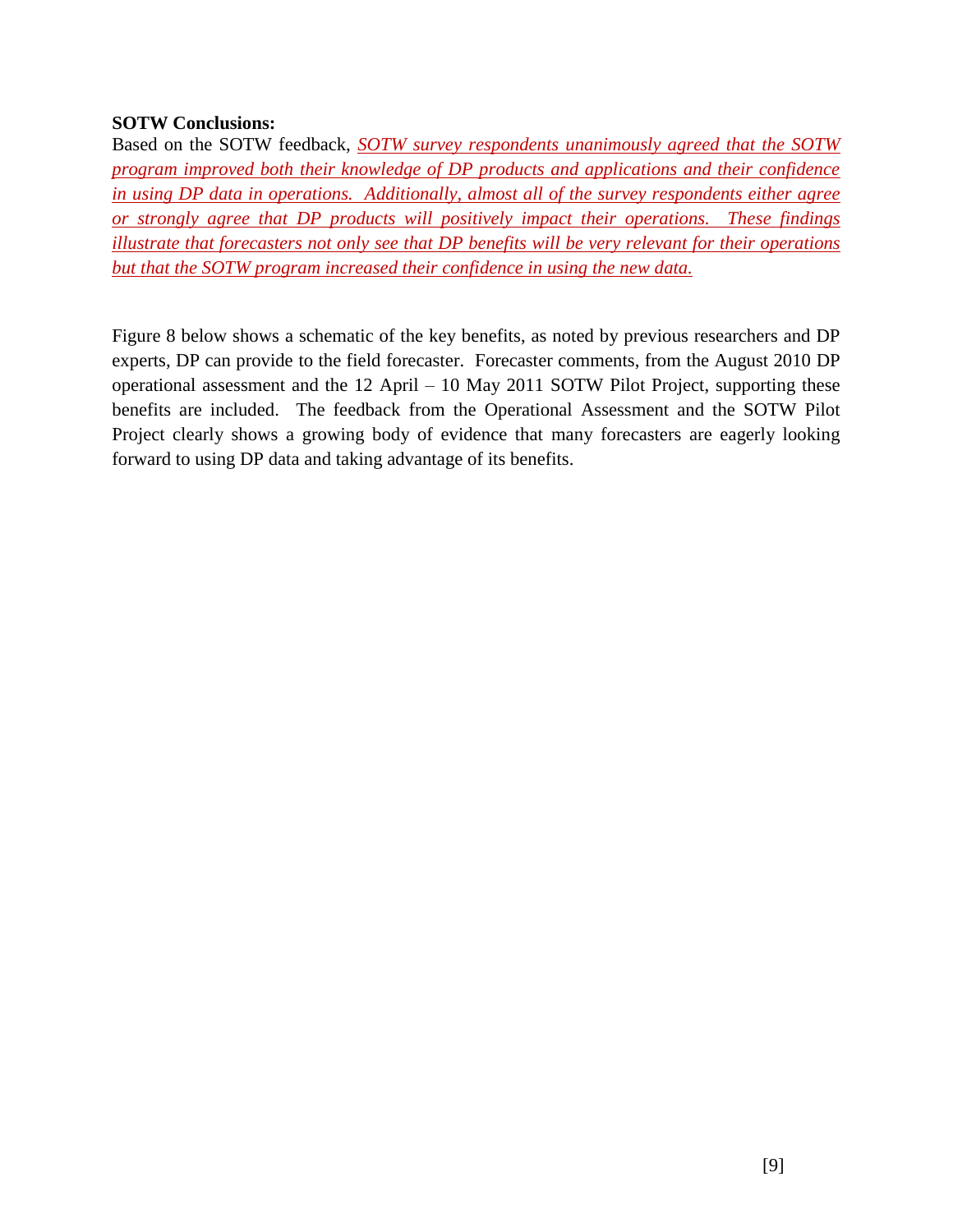*Figure 8: Schematic showing the key DP operational benefits for forecasters. Forecaster comments from the August 2010 Operational Assessment (red) and the 12 April – 10 May 2011 SOTW Pilot Project (blue) and are listed below the schematic. Superscripts at the end of a forecaster comment matched to the appropriate superscript in the benefit column in the schematic illustrate which benefit the comment validates.* 

## Operational Benefits of Dual-Pol

| <b>Benefit</b>                                                             | <b>Base Data</b>           | <b>Algorithms</b>          |
|----------------------------------------------------------------------------|----------------------------|----------------------------|
| Detection of Heavy<br>Rain <sup>1</sup>                                    | <b>Significant Benefit</b> | <b>Significant Benefit</b> |
| Rainfall Estimation <sup>2</sup>                                           | <b>Significant Benefit</b> | <b>QPE Not Yet Known</b>   |
| Detection of Hail <sup>3</sup>                                             | <b>Significant Benefit</b> | <b>Significant Benefit</b> |
| Detection of Updrafts <sup>4</sup>                                         | <b>Significant Benefit</b> | N/A                        |
| Discriminating<br><b>Precipitation from</b><br>clutter, biota <sup>5</sup> | <b>Significant Benefit</b> | <b>Significant Benefit</b> |
| Detection of Melting<br>Level <sup>6</sup>                                 | <b>Significant Benefit</b> | <b>Significant Benefit</b> |
| <b>Discriminating types</b><br>of winter weather <sup>7</sup>              | <b>Significant Benefit</b> | <b>Significant Benefit</b> |
| <b>Tornadic Debris</b><br>Signature <sup>8</sup>                           | <b>Significant Benefit</b> | N/A                        |

## *COMMENTS:*

"The products, I feel, can help us get better lead times on flash flood warnings"**1,2** "There is great potential to assist us in monitoring and pinpointing heavy rain threats using dual pol radar, with the availability of KDP." **1,2**

"I will definitely use dual pol variables to help me determine potential for very heavy rain, large hail, and identification of very strong updraft development (ZDR columns)."**1,3,4**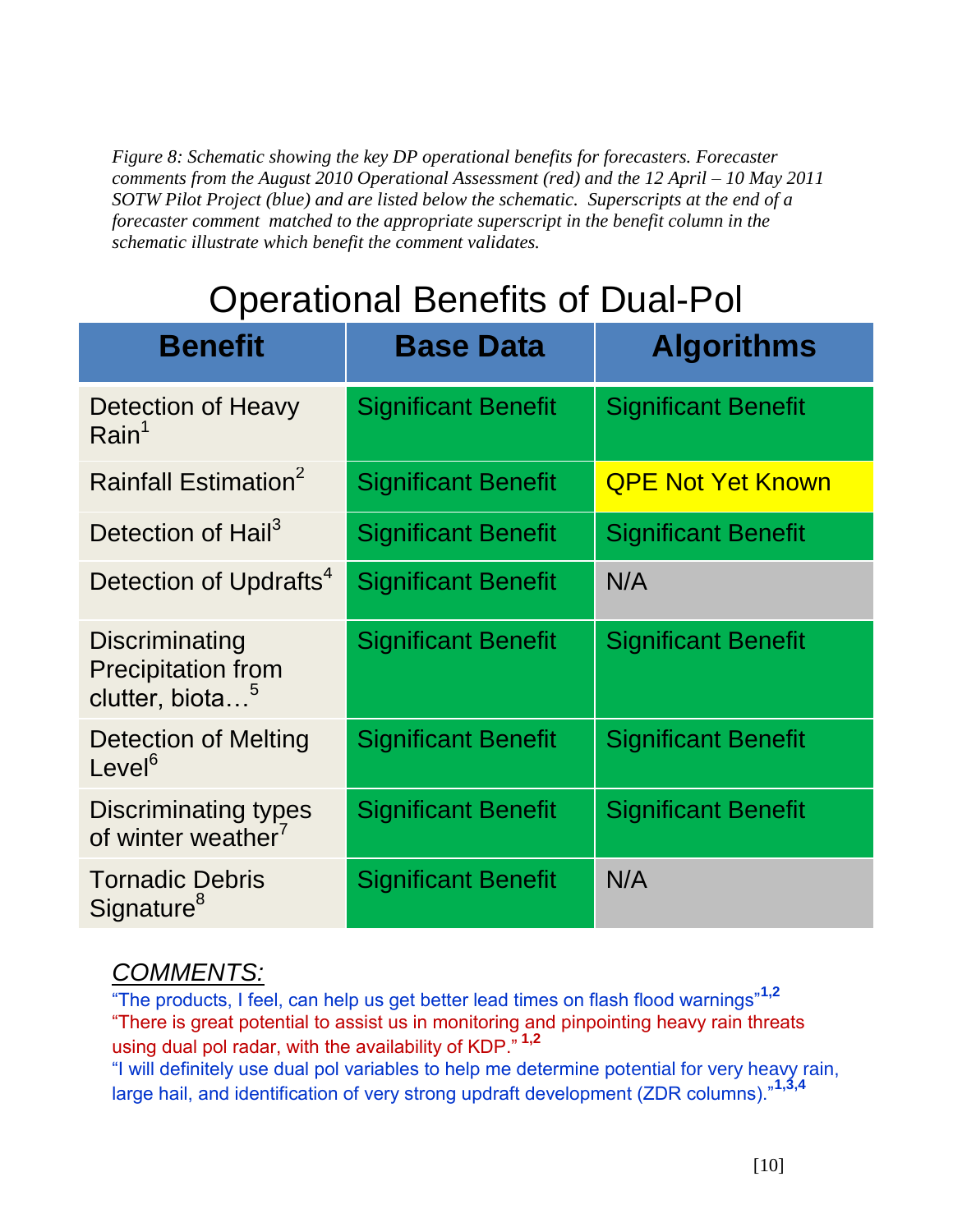"Association between ZDR columns and severe hail, as well as detection of TBSS features by ZDR and CC are immediately applicable to severe weather ops." **3,4** "Determining the melting layer using the CC and to a lesser extent KDP will help to identify snow levels within winter storms. This has a huge impact on offices with complex terrain…it will not only aid situational awareness of snow levels but also help determine precipitation rates over the terrain…"**6,7**

"DP will infuse the now-casting and near-term forecasting of winter weather events with a boost of confidence"**6,7**

"I think that dual pol variables will be used in our office quite a lot in determining the location of hail (using ZDR/CC) as well as the location of the heaviest rain shafts (KDP)."**1,2,3**

"Using Dual-Pol data to identify debris can definitely add value to tornado warnings by identifying that a damaging tornado has been confirmed…I see this as a signature that we will all be closely looking for when dealing with potentially tornadic convection."**<sup>8</sup>**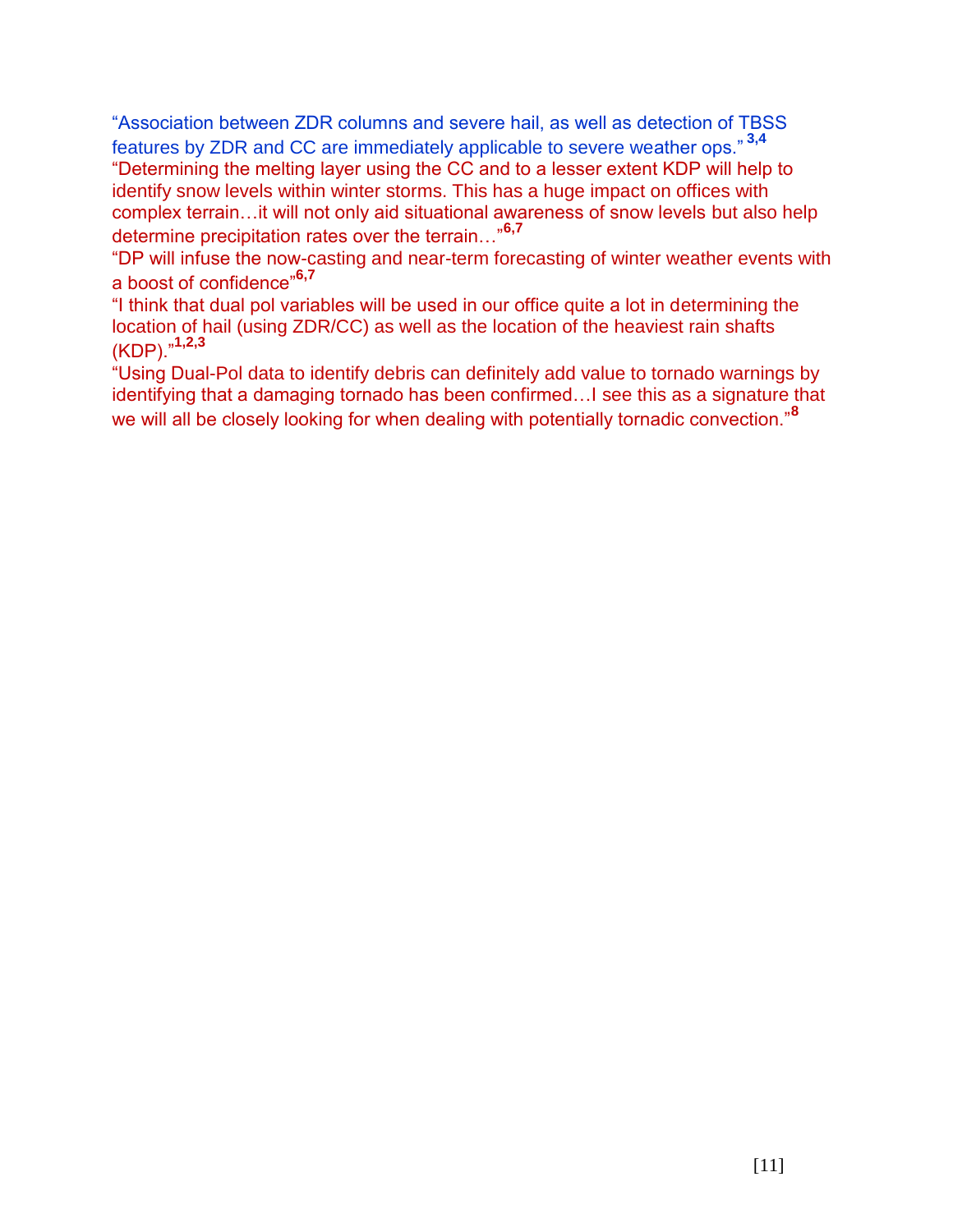## **APPENDIX A: SOTW Final Survey Questions: Storm of the Week - End of Session**

Created: May 09 2011, 7:46 AM Last Modified: May 10 2011, 9:34 AM Design Theme: Basic Blue Language: English Button Options: Labels Disable Browser "Back" Button: False

#### **Storm of the Week - End of Session**

Page 1 - Question 1 - Choice - One Answer (Bullets) [Mandatory] Please let us know your job position: Journeyman Lead Forecaster  $\bigcirc$  soo WCM  $O$  Intern  $O$  HMT  $O$  Other Page 2 - Question 2 - Yes or No [Mandatory] Has Storm of the Week improved your overall knowledge of the Dual-Pol products and their applications? Yes [Skip to page 3]  $\bigcirc$  No [Skip to page 5] Page 3 - Question 3 - Rating Scale - One Answer (Horizontal) [Mandatory] Please select the degree of improvement that Storm of the Week has had on your knowledge of the Dual-Pol products and applications. **Minimum**  Improvement **<sup>2</sup> <sup>3</sup> <sup>4</sup> <sup>5</sup> <sup>6</sup> <sup>7</sup> <sup>8</sup> <sup>9</sup> Maximum**  Improvement Page 3 - Question 4 - Open Ended - Comments Box Comments on the degree of improvement that Storm of the Week has had on your knowledge of the Dual-Pol products and applications: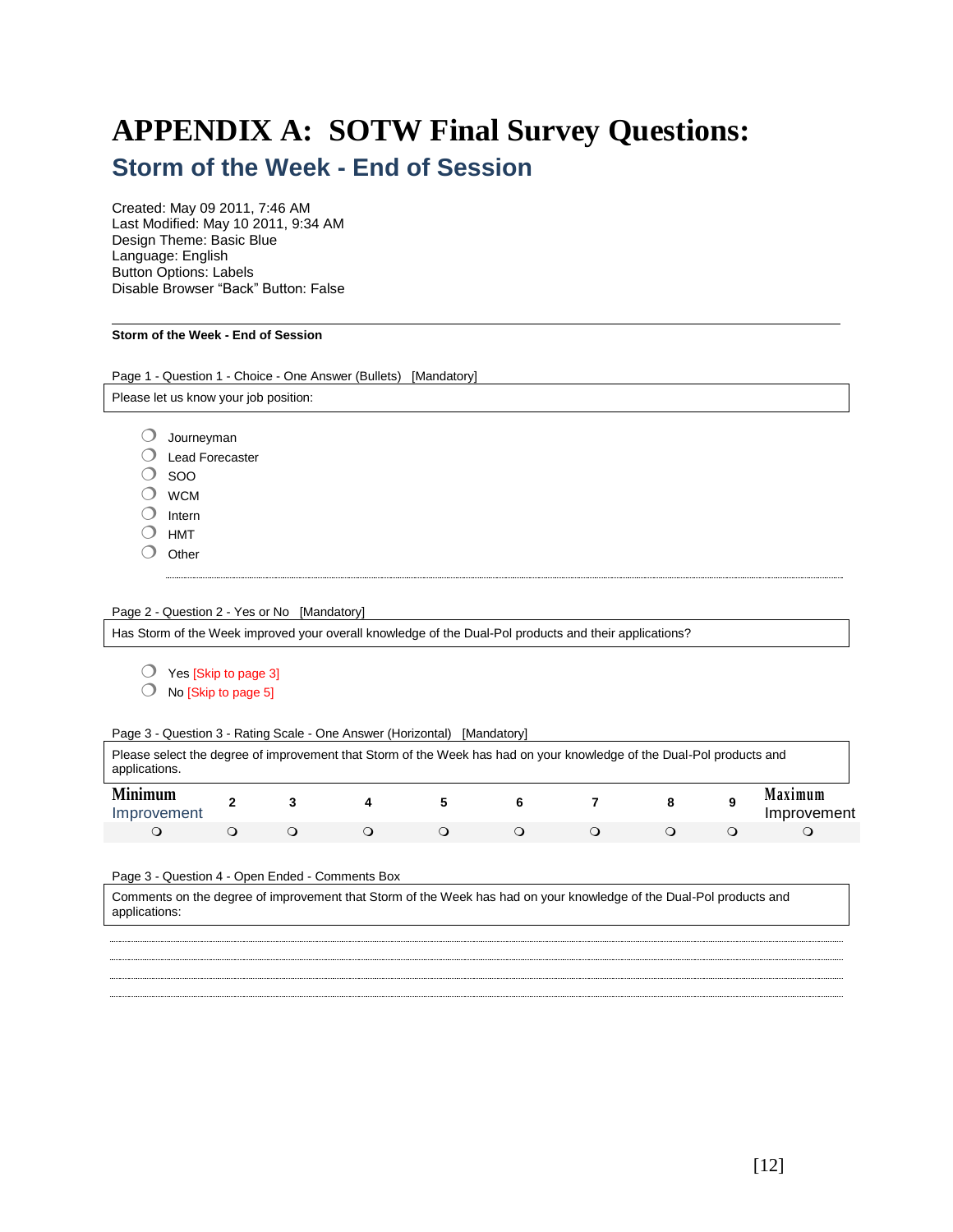|                                                                                                                                                                                                                                                           | <b>Strongly disagree</b> |            | Disagree |            | Neither agree nor disagree                                                                                   |            | Agree      |         | Strongly agree         |
|-----------------------------------------------------------------------------------------------------------------------------------------------------------------------------------------------------------------------------------------------------------|--------------------------|------------|----------|------------|--------------------------------------------------------------------------------------------------------------|------------|------------|---------|------------------------|
| $\circ$                                                                                                                                                                                                                                                   |                          |            | $\circ$  |            | $\circ$                                                                                                      |            | $\circ$    |         | $\circ$                |
|                                                                                                                                                                                                                                                           |                          |            |          |            |                                                                                                              |            |            |         |                        |
| Page 5 - Question 6 - Yes or No [Mandatory]                                                                                                                                                                                                               |                          |            |          |            |                                                                                                              |            |            |         |                        |
| Has Storm of the Week improved your confidence in using Dual-Pol products in your future forecasting operations?                                                                                                                                          |                          |            |          |            |                                                                                                              |            |            |         |                        |
|                                                                                                                                                                                                                                                           |                          |            |          |            |                                                                                                              |            |            |         |                        |
| Yes [Skip to page 6]                                                                                                                                                                                                                                      |                          |            |          |            |                                                                                                              |            |            |         |                        |
| No [Skip to page 7]                                                                                                                                                                                                                                       |                          |            |          |            |                                                                                                              |            |            |         |                        |
| Page 6 - Question 7 - Rating Scale - One Answer (Horizontal) [Mandatory]                                                                                                                                                                                  |                          |            |          |            |                                                                                                              |            |            |         |                        |
| Please select the degree of improvement that Storm of the Week has had on your confidence in using Dual-Pol products in your<br>future forecasting operations.                                                                                            |                          |            |          |            |                                                                                                              |            |            |         |                        |
| <b>Minimum</b><br>Improvement                                                                                                                                                                                                                             | $\mathbf{2}$             | 3          | 4        | 5          | 6                                                                                                            | 7          | 8          | 9       | Maximum<br>Improvement |
| $\circ$                                                                                                                                                                                                                                                   | $\circ$                  | $\circ$    | $\circ$  | $\circ$    | $\circ$                                                                                                      | $\circ$    | $\circ$    | $\circ$ | $\circ$                |
|                                                                                                                                                                                                                                                           |                          |            |          |            |                                                                                                              |            |            |         |                        |
| Page 6 - Question 8 - Open Ended - Comments Box                                                                                                                                                                                                           |                          |            |          |            |                                                                                                              |            |            |         |                        |
| Page 7 - Question 9 - Yes or No [Mandatory]                                                                                                                                                                                                               |                          |            |          |            | Has Storm of the Week improved your confidence in using Dual-Pol products in your future warning operations? |            |            |         |                        |
| Yes [Skip to page 8]                                                                                                                                                                                                                                      |                          |            |          |            |                                                                                                              |            |            |         |                        |
| No [Skip to page 9]                                                                                                                                                                                                                                       |                          |            |          |            |                                                                                                              |            |            |         |                        |
|                                                                                                                                                                                                                                                           |                          |            |          |            |                                                                                                              |            |            |         |                        |
|                                                                                                                                                                                                                                                           |                          |            |          |            |                                                                                                              |            |            |         |                        |
| Page 8 - Question 10 - Rating Scale - One Answer (Horizontal) [Mandatory]<br>Please select the degree of improvement that Storm of the Week has had on your confidence in using Dual-Pol products in your<br>future warning operations.<br><b>Minimum</b> | 2                        | 3          | 4        | 5          | 6                                                                                                            | 7          | 8          | 9       | Maximum                |
| Improvement<br>$\bigcirc$                                                                                                                                                                                                                                 | $\bigcirc$               | $\bigcirc$ | $\circ$  | $\bigcirc$ | $\circ$                                                                                                      | $\bigcirc$ | $\bigcirc$ | $\circ$ | Improvement<br>$\circ$ |
|                                                                                                                                                                                                                                                           |                          |            |          |            |                                                                                                              |            |            |         |                        |
| Page 8 - Question 11 - Open Ended - Comments Box                                                                                                                                                                                                          |                          |            |          |            |                                                                                                              |            |            |         |                        |
| Comments on how the Storm of the Week improved your confidence in using Dual-Pol products in your future warning operations:                                                                                                                              |                          |            |          |            |                                                                                                              |            |            |         |                        |
|                                                                                                                                                                                                                                                           |                          |            |          |            |                                                                                                              |            |            |         |                        |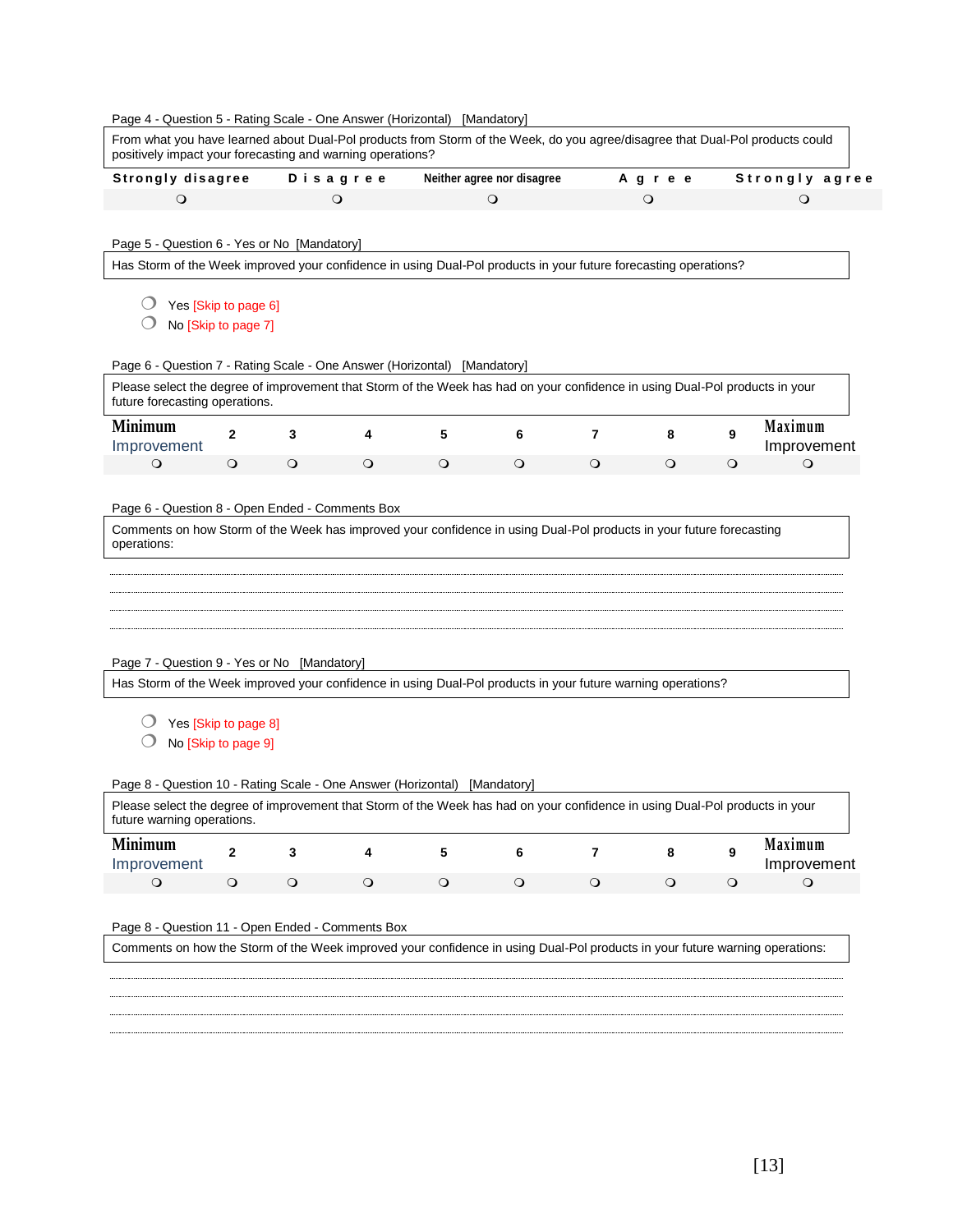Page 9 - Question 12 - Choice - Multiple Answers (Bullets) [Mandatory]

Check any of the following that contributed to your decision to attend any or all of the Storm of the Week sessions (multiple answers can be selected)?

- $\Box$  Type of weather event presented
- $\Box$  I was available and curious about the Storm of the Week concept
- I am really eager to start using Dual-Pol products
- $\Box$  I was directed to attend
- $\Box$  Other, please specify

Page 9 - Question 13 - Choice - One Answer (Bullets) [Mandatory]

The level of detail presented in the session(s) was:

 $\bigcirc$  Too much

- Not enough
- $\bigcirc$  Just right
- $\bigcirc$  OK, but wanted to see more algorithm output
- $\bigcirc$  Other, please specify

#### Page 9 - Question 14 - Yes or No [Mandatory]

The session leaders allowed enough time for discussion and encouraged questions from the audience.

- Yes
- $O$  No
- Comment(s) or Suggestion(s)?

Page 9 - Question 15 - Open Ended - Comments Box

In regards to future Storm of the Week sessions, please list the type of weather events you would be interested in seeing:

Page 9 - Question 16 - Yes or No [Mandatory]

I prefer that future Storm of the Week sessions be offered at the same time on the same day of the week.

- Yes
- O No
- $\bigcirc$  Suggestions for different day/time and reason(s) for the change?

Page 9 - Question 17 - Choice - Multiple Answers (Bullets) [Mandatory]

The recorded sessions have been reviewed by members of our staff (multiple answers can be selected):

- $\Box$  Frequently
- $\Box$  Rarely
- $\Box$  Not at all
- $\Box$  Didn't know the session were available